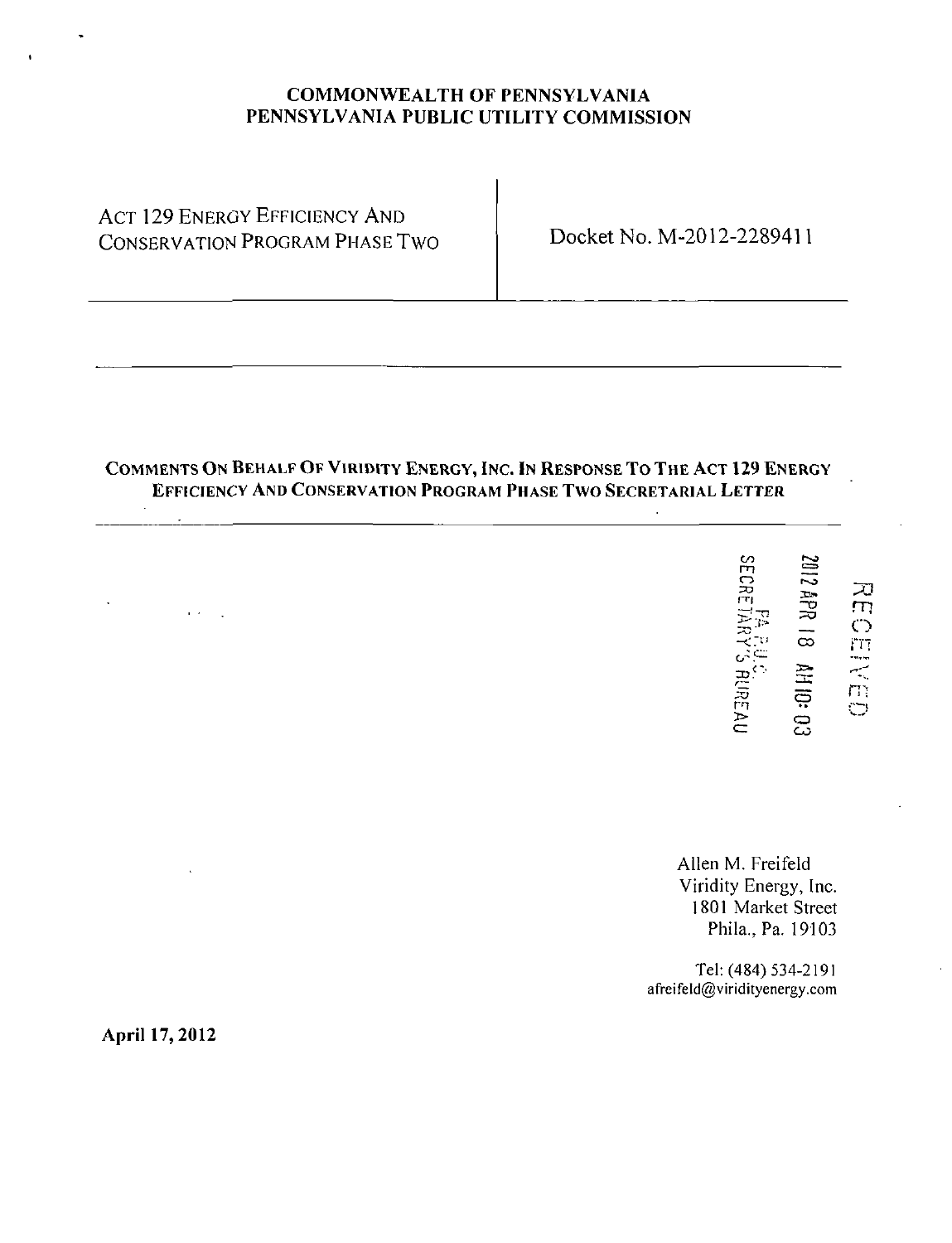### **COMMONWEALTH OF PENNSYLVANIA PENNSYLVANIA PUBLIC UTILITY COMMISSION RECEIVED**

# APR 1 8 2012

PA PUBLIC UTILITY COMMISSION SECRETARY'S BUREAU

# ACT 129 ENERGY EFFICIENCY AND CONSERVATION PROGRAM PHASE TWO

Docket No. M-2012-2289411

### COMMENTS ON BEHALF OF VIRIDITY ENERGY, INC. IN RESPONSE To THE ACT 129 ENERGY EFFICIENCY AND CONSERVATION PROGRAM PHASE TWO SECRETARIAL LETTER

Viridity respectfully files these Comments with respect to Question 3 set forth in the Secretarial Letter entered in this proceeding on March 17, 2012.

#### **3. Inclusion of a Demand Response Curtailment Program**

Viridity supports the inclusion of demand response curtailment programs in the next round of EE&C programs. We note at the outset that "Act 129 further directs that the Commission must set new incremental consumption and peak demand reductions if the benefits of the Program and plans exceed the costs." In its discussion regarding inclusion of a demand response curtailment program in the Secretarial Letter the Commission focuses only upon the 'peak demand' portion of this mandate. This focus is misplaced because demand response programs do cause consumption (that is, energy as opposed to capacity) reductions. Indeed, the customer benefits (most particularly benefits enjoyed by non-participants) from demand response-induced energy reductions are several times larger than the other benefits, and therefore should not be ignored in the analysis.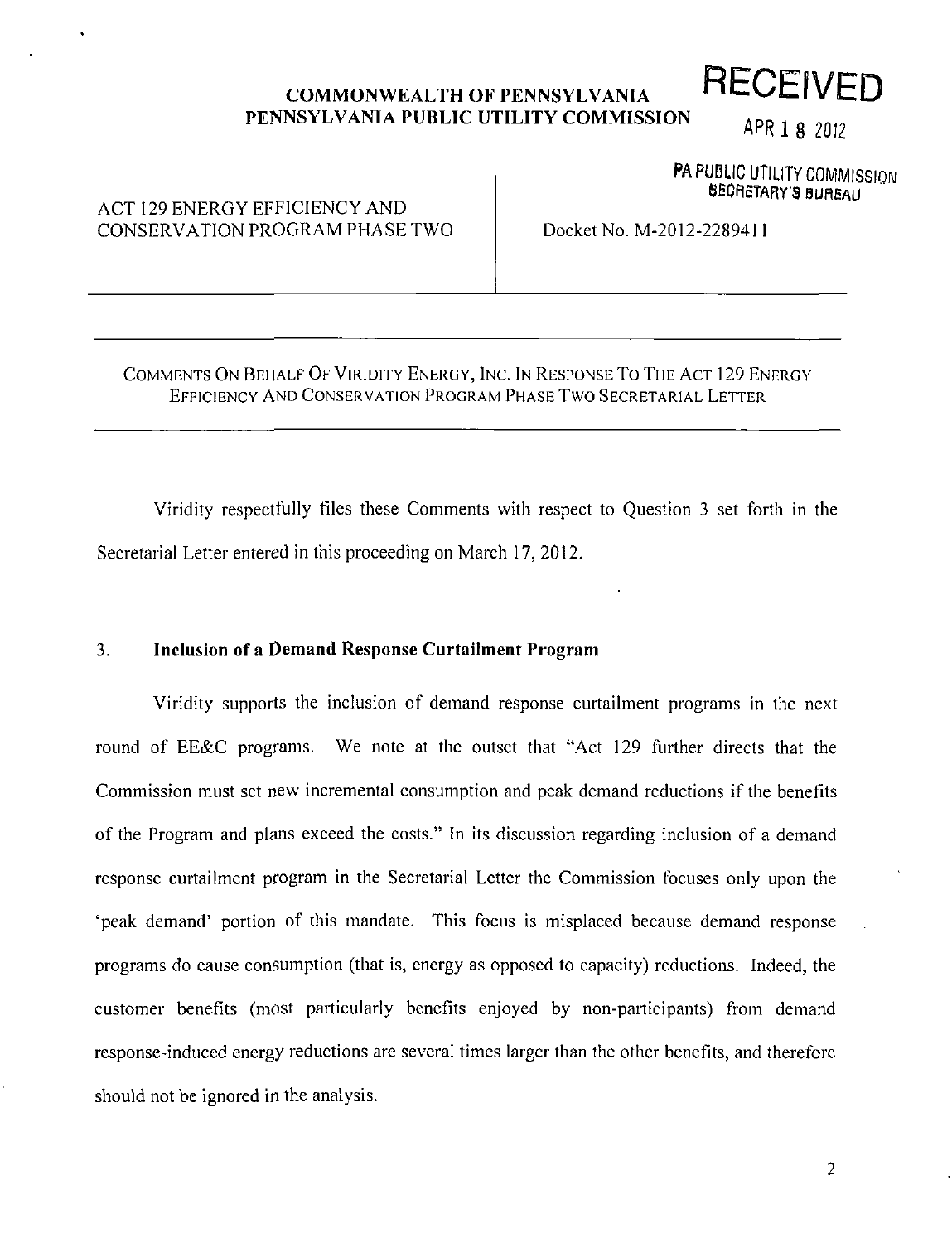While demand response programs can be used to cut peaks and save capacity costs, the benefits associated with load management in the energy markets are considerably greater and should be incorporated into the Commission's analysis of cost effectiveness.

One of the principal benefits of demand response is the mitigating effect it has on price excursions which occur during hot weather periods when energy prices become quite volatile. Demand response has been shown to reduce these prices during such periods. The evidence indicates that these benefits are substantial.

While the benefits of demand response in capacity markets are great, the benefits that demand response can bring to energy prices are even greater. Active participation of DR in the energy markets will enhance the likelihood that energy rates satisfy the Just and Reasonable standard.

The energy markets are larger than the capacity markets and the energy portion of a typical customer's bill is much larger than the capacity portion of the bill. On average, fuel costs have traditionally represented about 50% of the all-in costs of energy. Program rules that allow the full capacity and energy value of demand response to be realized by participating consumers are an essential component of efficient, competitive markets. One 'data point' from the PJM interconnection illustrates the potential value: During the August 2006 heat wave, when PJM experienced an all-time peak, the participation of demand response bidding into the energy market reduced Locational Marginal Prices by as much as \$600/Mwh at the peak. Payments were reduced by \$230 million on the peak day alone and by \$650 million during the month.<sup>1</sup> These customer savings were experienced in one RTO, in one month. The potential savings

 $\mathfrak{Z}$ 

<sup>1</sup> Demand Response in Wholesale Markets, FERC Docket No. AD07-11-009; Testimony of PJM Witness Andrew Ott, April 23, 2007.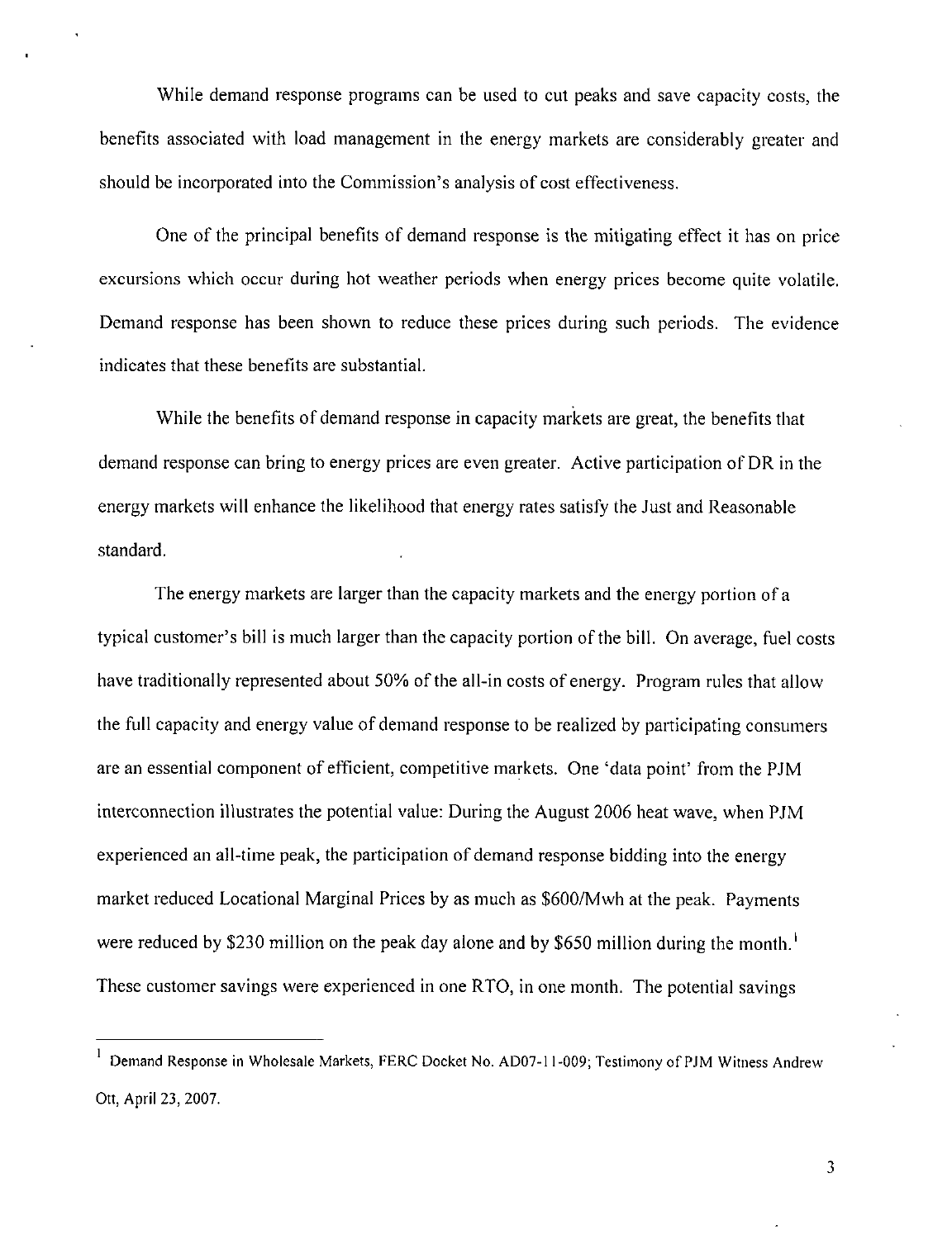from continuous full-scale participation by demand response in day ahead and real time energy markets is profound. Simply put, the dampening effect of demand response on clearing prices will make all customers better off. Indeed, the principal beneficiaries of the 'price mitigating effect' of demand response are non-participating customers, i.e., (those customers that do not or cannot curtail their usage.) The cost associated with this \$600 million benefit was \$5 million. An impressive benefit/cost ratio by any measure.

This effect of demand response has been noted many times by PJM. For example, in its 2005 Report to FERC "Assessment of PJM Load Response Programs" the RTO noted: "Thus, in 2005, even using an average \$.50 per MWh of overall price reduction (in LMP) multiplied by the average hourly load during the load reductions of 87,811 MW equals \$43,906 per hour, or about \$182,122,088 for the 4,148 hours of load reductions." The cost beneficial effect of payments to encourage demand response was laid out quite clearly in that same report: It observed in its "Assessment of PJM Load Response Programs, Report to FERC" (2005): "In summary, direct administrative costs for the PJM Economic Program were about \$0.50 per MWh of actual load reductions in 2005. It was about \$1 per MWh in 2004, 2003, and 2002. The subsidy costs were about \$13 per MWh of load reductions in 2002, about \$6per MWh of load reductions in 2003, about \$4 per MWh of load reductions in 2004 and\$28 per MWh in 2005. Thus, total program costs were approximately \$14 per MWh, in 2002, about \$7 per MWh in 2003, about \$5 per MWh in 2004 and about \$29 per MWh of load reductions in 2005. The benefits of the Economic Program when measured as the impact on overall market prices were much larger than the costs. These benefits are a direct function of prevailing market price levels and will thus increase if prices rise compared to 2005 levels or decrease if prices decrease compared to 2005 levels. The evaluation of the benefits associated with overall market price reductions must consider that these benefits do not necessarily represent an increase in market efficiency but represent a transfer from generation to load, in the short term. Whether this results in a lower

 $4<sup>1</sup>$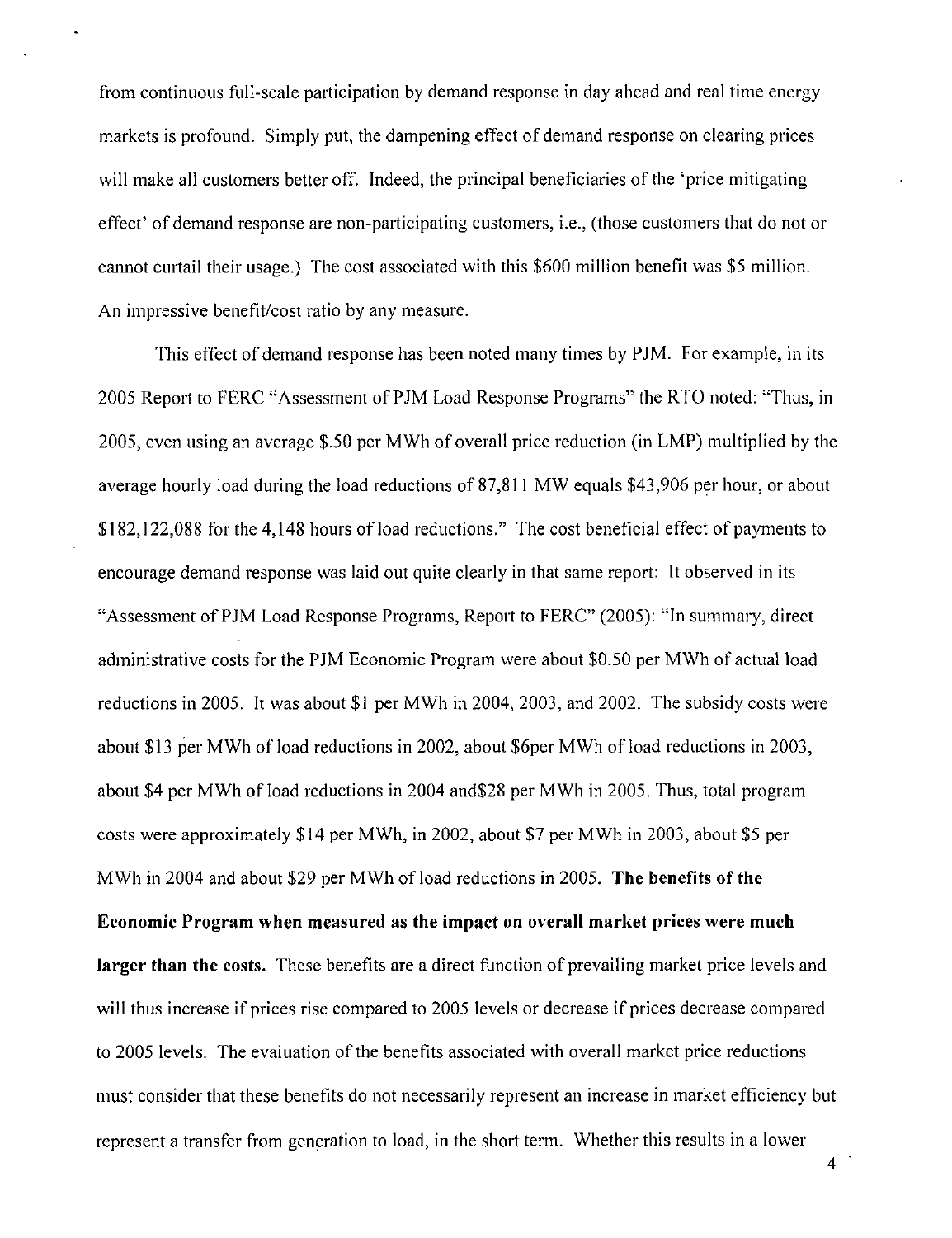overall market cost in the long run remains to be seen. Regardless, the potential benefits of increasing demand side responsiveness in improved efficiency of the market are large and certainly exceed the relatively small program costs by a wide margin. These benefit calculations do not include any calculation of reliability benefits of the demand side programs. It was not necessary to make such a calculation to demonstrate that there are substantial net benefits to the Economic Program." (Emphasis added)

High energy prices have occurred in the past and will occur again in the future. The precise day and hour cannot be predicted with certainty but the fact that they will occur is certain. So long as extremely hot weather occurs on occasion, electricity prices will follow their usual course. Demand response will mitigate the price move. And as illustrated above, the programs that facilitate that demand response are quite cost effective.

The price dampening effect of demand response has not been factored into any analysis presented to the Commission. Obviously, it should be considered because it represents a significant benefit to the ratepayers and a major factor in a comprehensive cost/benefit analysis.

ACT 129 requires the Commission to conduct cost-effectiveness analyses of the DR Curtailment programs by November 2013. Thus, a contingency plan must be in place if the EDC's are to initiate a DR program for 2013. Viridity believes there is sufficient evidence to believe that those programs will be found cost-effective and therefore the Commission should put a contingency plan in place through its August 2, 2012 Final Implementation Order.

One approach is for the Commission to direct the EDCs to continue their existing DR programs for an additional summer season through September of 2013. This approach has several advantages. First, if would provide certainty for EDCs, CSPs and customers. The EDCs could then easily build the programs into their EE&C plans. Secondly, it would provide the Commission more time to both evaluate the cost-effectiveness of the programs, as well as vet

5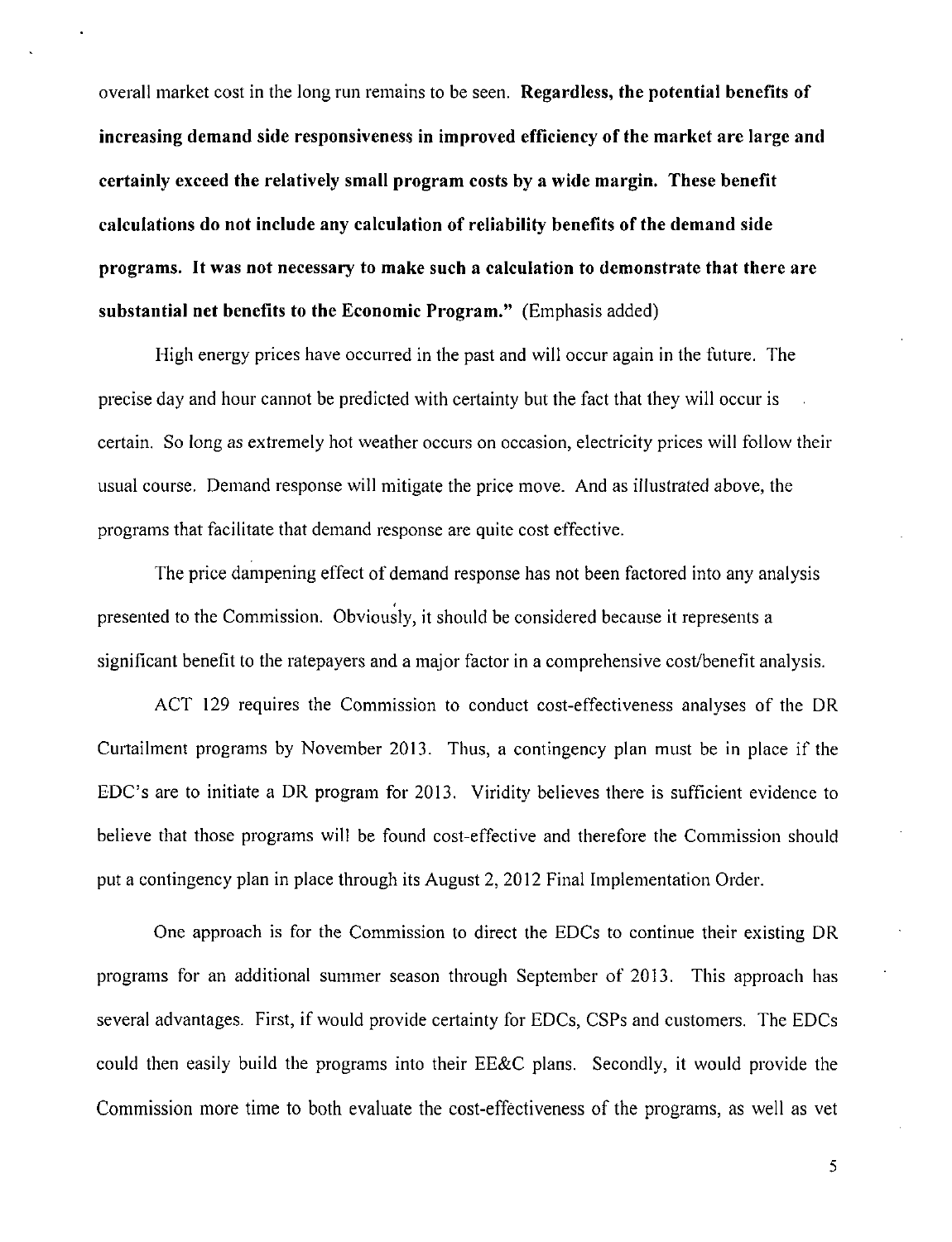potential program improvements with the EDCs and stakeholders. The resulting 2014 programs would undoubtedly benefit from a more thorough, less rushed evaluation and subsequent planning cycle.

The Legislature has granted the Commission the flexibility to apply a peak load reduction eligibifity criteria that is different from the current "Top 100 Hour" approach. The Commission should exercise this flexibility. Rather than imposing an obligation on the EDCs to forecast the top 100 hours, the Commission should rely on a market mechanism (and customers) to insure that reductions occur during peak hours. Customers will curtail when it is most in their interest to do so. Thus, customers will curtail when prices at their highest. Prices at their highest during peak load conditions. Thus, a program which ties customer payments to high market prices will incent reductions when peaks are being reached. EDCs are relived of the obligation to forecast specific peak hours and instead, the real time interaction between curtailment service providers and their customers is used to insure that curtailments have capacity value.

#### **Conclusion**

Viridity appreciates the opportunity to comment on Phase Two of the Energy Efficiency and Conservation Programs. The Statewide Evaluator should be directed to consider the benefits set forth herein when evaluating the cost effectiveness of demand respsone programs. Continuation of the demand response programs will provide a benefit to Pennsylvania. We respectfully request that the Commission enter these Comments to the March 17, 2012 Secretarial Letter into the record. We look forward to participating in the process going forward and contributing our experience and expertise. Thank you again for the opportunity to comment on this important matter.

6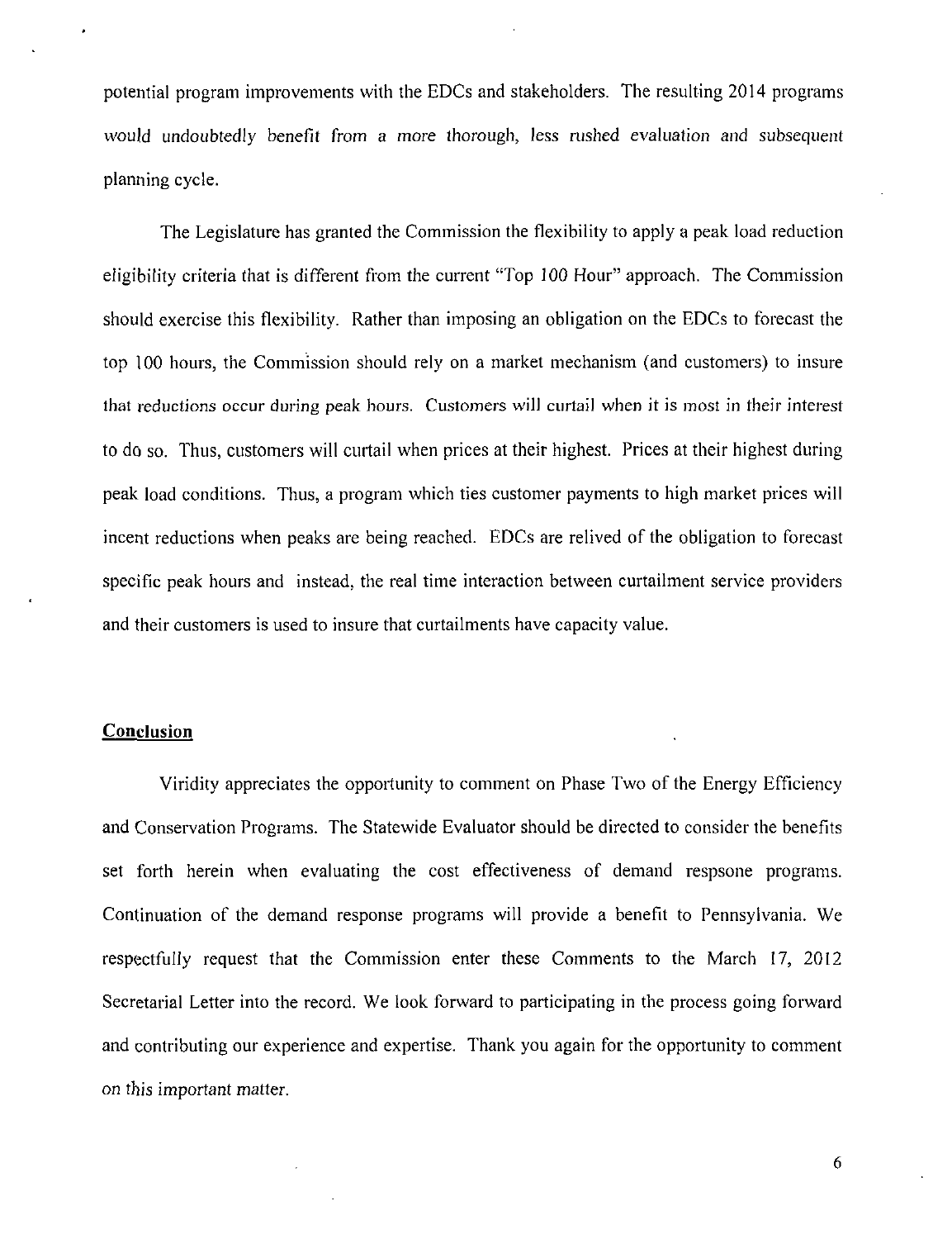Respectfully submitted,

By: *(Men furfil cl*) **V** 

ALLEN M. FREIFELD 1801 MARKET STREET PHILADELPHIA, PA 19103 (484)534-2191

**APRIL 17,2012** 

 $\ddot{\phantom{a}}$